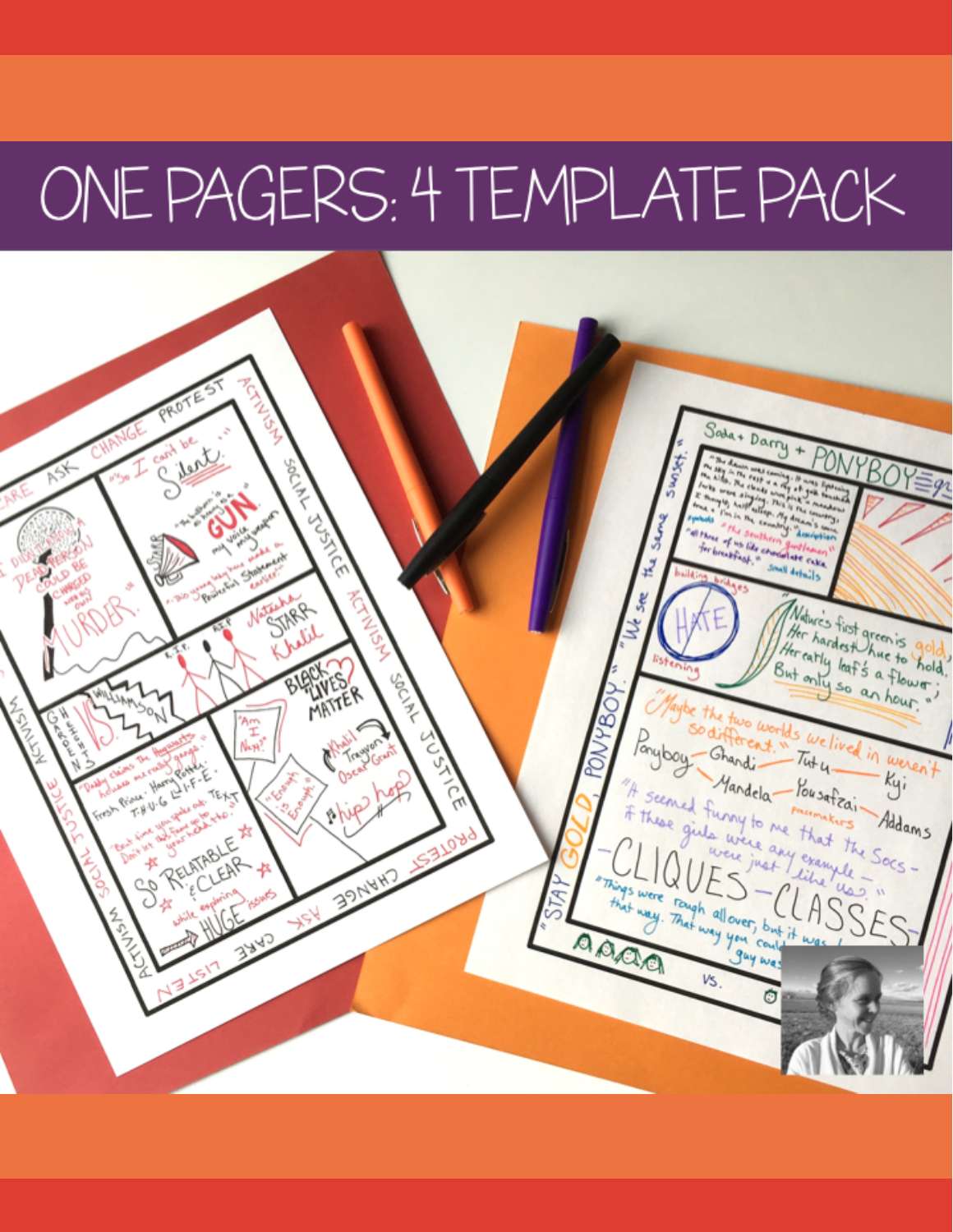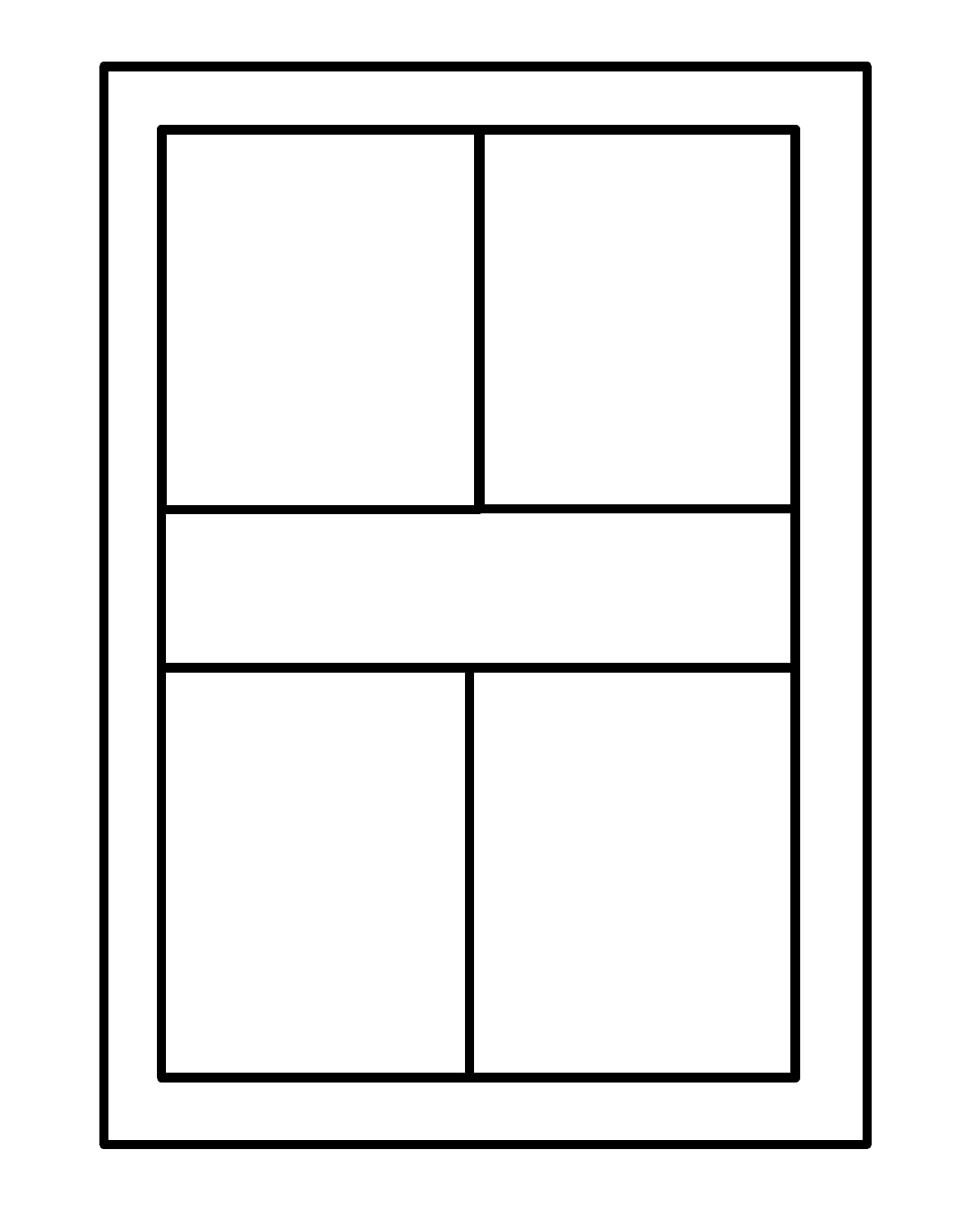

A one pager is a way to visually share key ideas and information from what you have learned. When you create a one pager, you are trying to use both visual symbols and important words to clearly and concisely share your most important takeaways with someone else.

For this one pager, I've provided you with a template.

## **Here's what it MUST INCLUDE**:

- A border which somehow represents the key themes from what you have read
- An image in the upper left hand corner with a quotation woven into or around it. This image should somehow represent what you consider to be the most important symbol in the text so far.
- Images and/or doodled words in the upper right hand corner that represent the key characters from the text and perhaps how they are changing
- Images and quotations in the lower left hand corner that show the author's style of writing, and the power of the language that is used
- Images and/or words in the bottom right hand corner that show connections between the themes and ideas in the writing and what is going on in the world today.
- Three important quotations from the text
- Words and/or images that show the significance of the setting in some way

**You may also add other symbols, drawings, and words that represent the reading as you wish.**